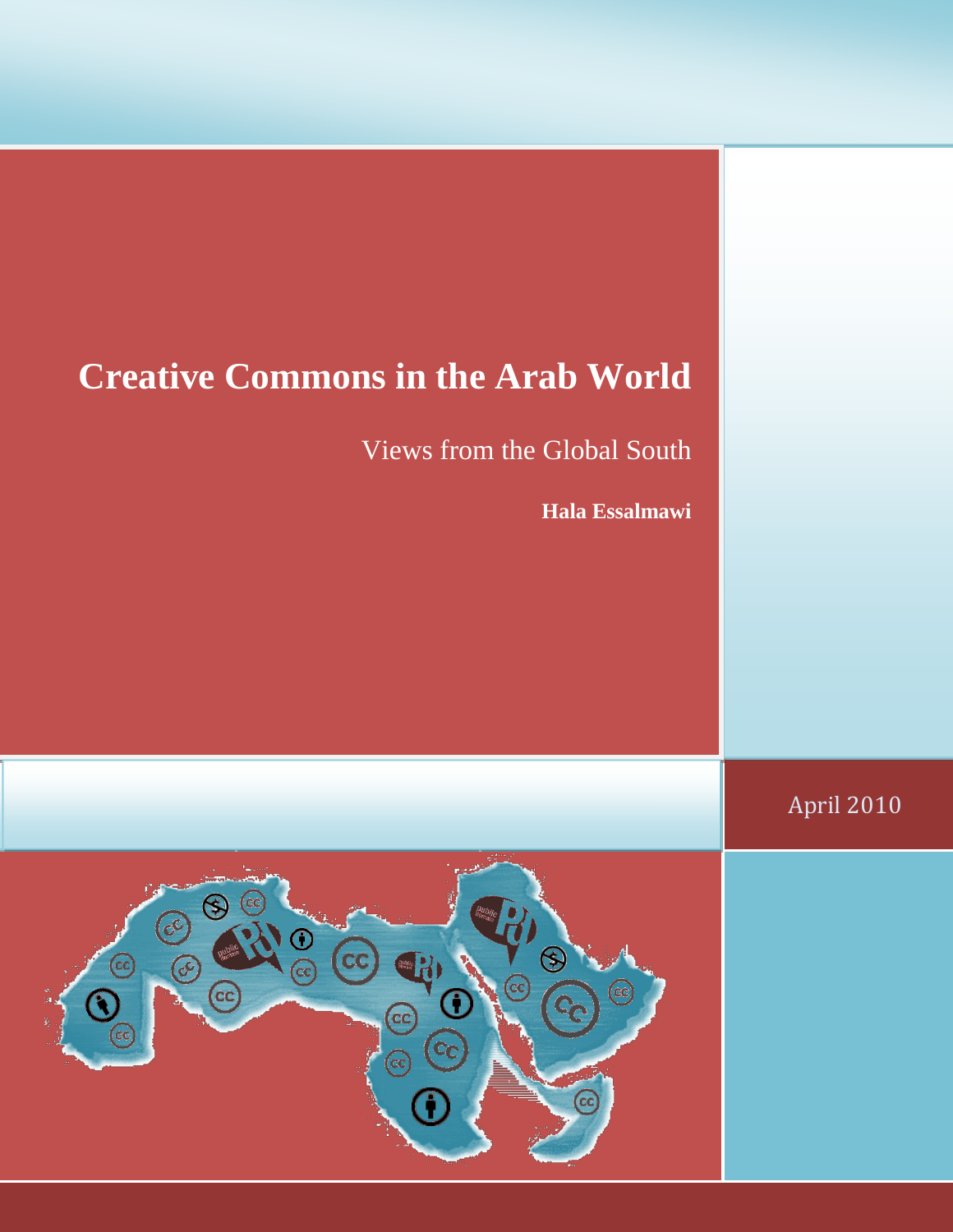# **CONTENTS**

| 1- Introduction and background                                              | 03       |
|-----------------------------------------------------------------------------|----------|
| 2- What is Creative Commons (CC)?<br>3- History of CC in the Arab countries | 06<br>08 |
|                                                                             |          |
| 5- Author's Biography                                                       |          |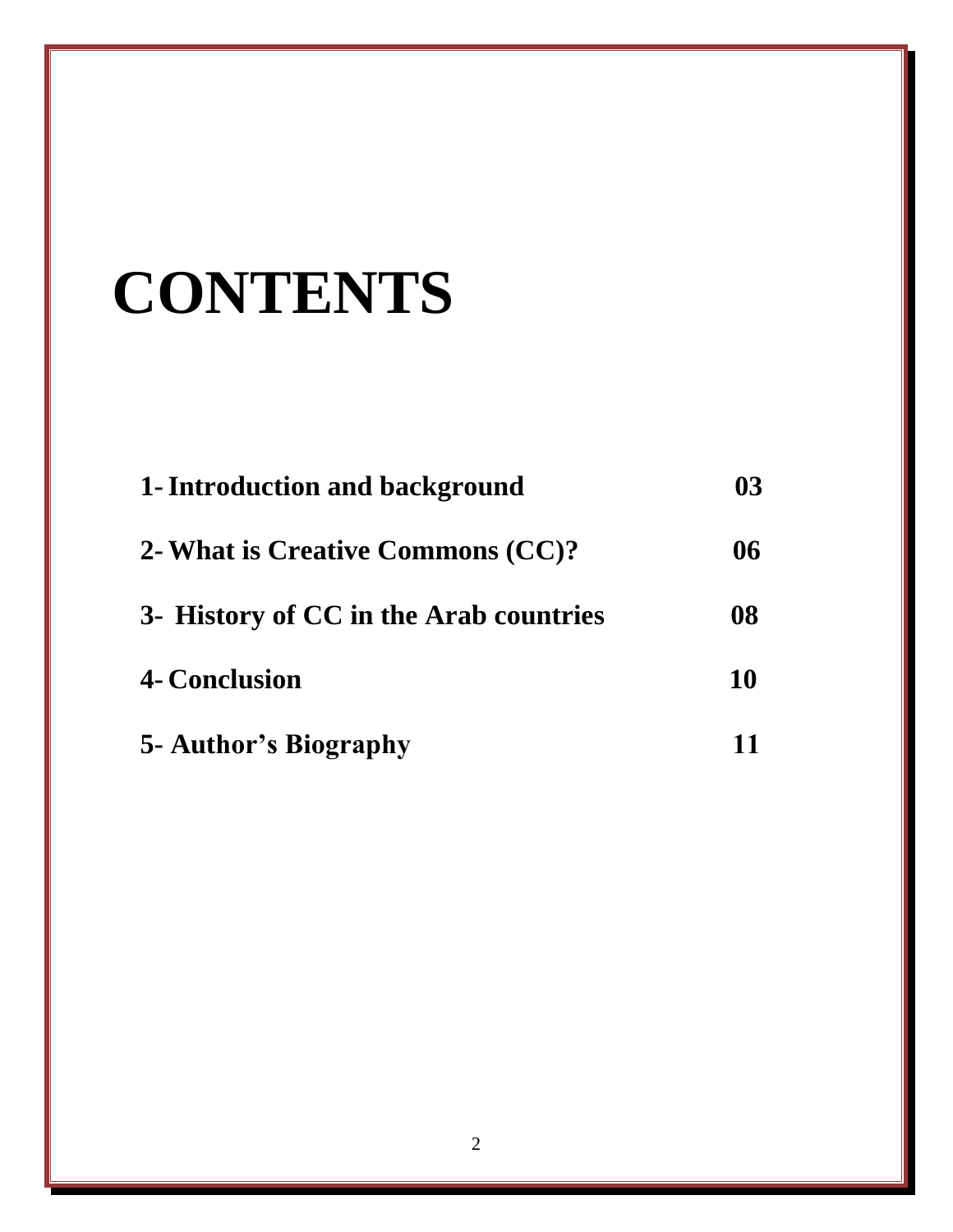#### **Creative Commons in the Arab World**

Views from the Global South

**By: Hala Essalmawi<sup>1</sup>**

*This article was written to be published in French as part of the book" Libres savoirs, les biens communs de la connaissance", ouvrage coordonné par l'Association VECAM, C&F éditions, expected to be out in summer 2010. An earlier draft was already published in "I.P Torino", Vol I, issue 2, February, 2010. .* 

#### **Introduction and Background**

 $\overline{a}$ 

Knowledge is the accumulation of human intellectual experience and expression through time. Knowledge is, also, the core of mankind's development and progress. Great leaps in the advancement of science and momentous turning points in the history of mankind were underpinned by new discoveries and by the unleashing of creative capacities. Thus, one can confidently argue that access to knowledge is an indispensible tool for civilizations to last.

History also proves that civilizations grew and flourished with the dissemination of knowledge and the integration among sciences. When knowledge was confined only to the elite, it perished beyond retrieval. This is the case with the Ancient Egyptian civilization where restrictions imposed by religious and political systems as well as linguistic barriers, among other factors, had led to this civilization's decline. This exemplifies the destructive consequences of inaccessibility to knowledge.

The Arab/Islamic civilization advocated openness. The Arabs opened up to other civilizations; they translated into Arabic the heritage of the Greeks, Persians as well as other cultures. In addition, their knowledge was accessible to all and was not confined to a certain class or group of people. Ordinary and even poor Arabs were able to rise above their social class and achieve remarkable scholarly status together with social mobility. Building upon the

<sup>&</sup>lt;sup>1</sup> The author would like to thank Mr. Ramy El Gamal, Dr. Mohammed El Said, and Ms. Wegdan Hussein for their useful feedback on an earlier draft.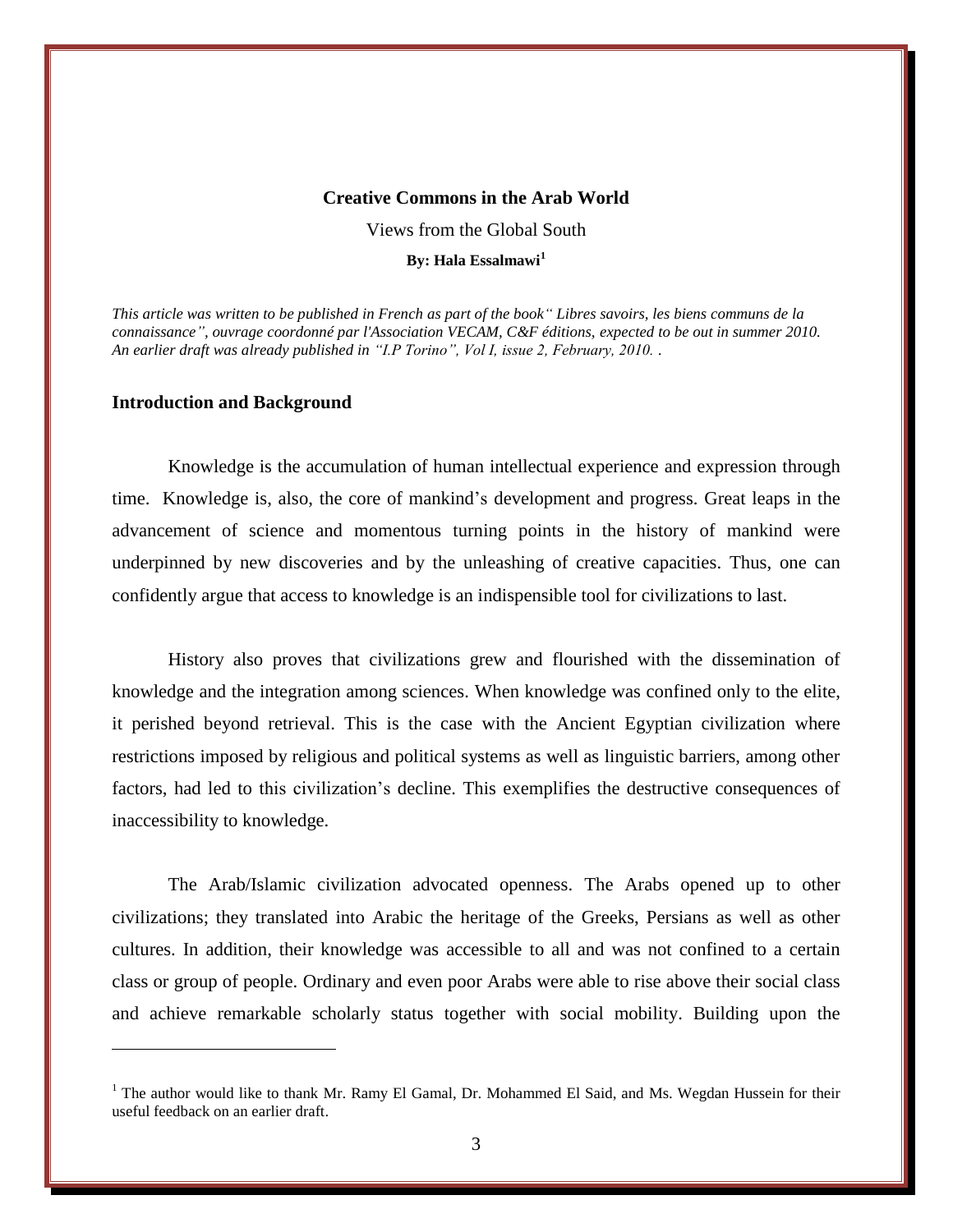knowledge handed to it from the Arab civilization and other cultures, the West managed to come out from the dark ages and step into the Renaissance. In other words, during the Arab/Islamic civilization, the knowledge cycle —building on the scientific legacy of preceding cultures, adding new contributions, and passing knowledge to others to initiate another cycle— was not interrupted.<sup>2</sup>

Thus, we can see that the norm for culture and knowledge continuum throughout human history till the 15<sup>th</sup> century was based on the notions of "openness" and "commons" with no legal restrictions on inventions and creativity.<sup>3</sup>

The scene, however, has changed after the introduction of the first law; the awarding of legal monopoly to intellectual creations, namely the Venetian patent law in 1474, and subsequently the first copyright law; the Statute of Anne in 1710. The rationale behind these laws was to promote individual creativity and innovation, giving incentive to the production of more knowledge goods. It is worth noting that the first Intellectual Property (IP) laws were coincided with the invention of the printing machine and the industrial revolution in Europe which led to mass production and abundance in printed books.

With the technological and industrial progress, more laws and regulatory agreements were introduced on international levels, and, in the late  $19<sup>th</sup>$  century, many European countries signed bilateral and international treaties to protect intellectual property.<sup>4</sup>



<sup>&</sup>lt;sup>2</sup> The role of open access and the idea of making most of the sources available to students and researchers are manifestly showcased in such seminal works on Islamic civilization, see for example:

Adam Mez (1937) *The Renaissance of Islam*, London; Marshall Hodgson (1977) *The Venture of Islam*, in 3 volumes, University of Chicago Press; Gustave Grunebaum (1953*) Medieval Islam*, University of Chicago Press; DeLacey O'Leary (2001) *How Greek Science Passed to the Arabs*, Routledge; Gustave Le Bon (1884) *La Civilisation des Arabes*, Paris par Firmin-Didot; Michael Morgan (2007) *Lost History: the enduring legacy of Muslim scientists, thinkers and artists*. National Geographic.

 $3$  Unless there are religious or political restrictions as the case with the Ancient Egyptians or the Catholic Church in the Middle Ages.

<sup>&</sup>lt;sup>4</sup> Paris Convention for the protection of Industrial property in 1883 and the Berne Convention for the protection of Literary and Artistic Works in 1886. Both were amended many times through a whole century till 1979.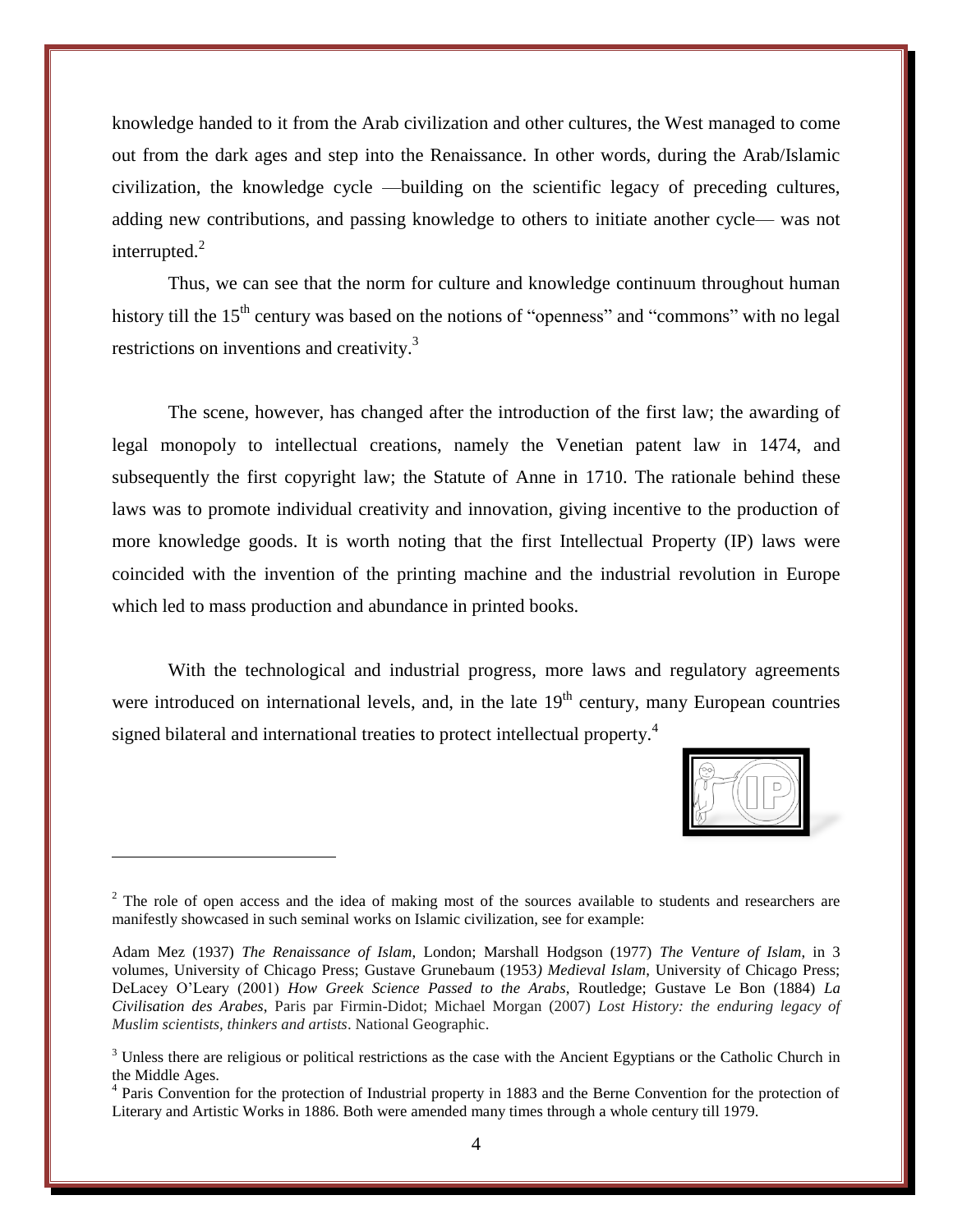In the  $21<sup>st</sup>$  century, different views were introduced. Though it is said that IP has been integrated into our everyday life, from what we eat, to our healthcare and from education to entertainment and climate change, many intellectuals and activists advocating public interests questioned the role of IP laws in general and copyright law in particular as incentives to promote creativity. They argued that the strong restricting copyright protection may hinder innovation and creativity rather than enhance and promote it.

The unnecessary prolonged term of protection defers works from falling into the public domain. The high price of e-resources stands as a barrier for many university libraries to obtain the latest research findings and articles.



"Intellectual Property And New Tools For The Dissemination Of Knowledge" Workshop – Cairo - 26 May 2007-28 May 2007"

 $\overline{a}$ 

It was clear to many intellectuals that the more restricted IP regime is mainly supporting businesses and few international companies than giving motivation to creators and inventors. On the other hand, promoting "Openness and Commons" to support access to knowledge would enlarge and deepen the common pool of knowledge to empower people everywhere.<sup>5</sup> Thus, Certain creative minds thought about new tools to access and disseminate knowledge. As a result, the free and open-source software, open access, and Creative Commons' initiatives were born in "The North".

<sup>&</sup>lt;sup>5</sup> It was the time for the world to reassess its long beliefs that only private property gives incentive to people to create, innovate, and produce intellectual and tangible goods. Absolute privatization could be harmful even to environment. It caused global warming. Failure to fix it is one example of the impact of the absence of "Commons" on the whole planet.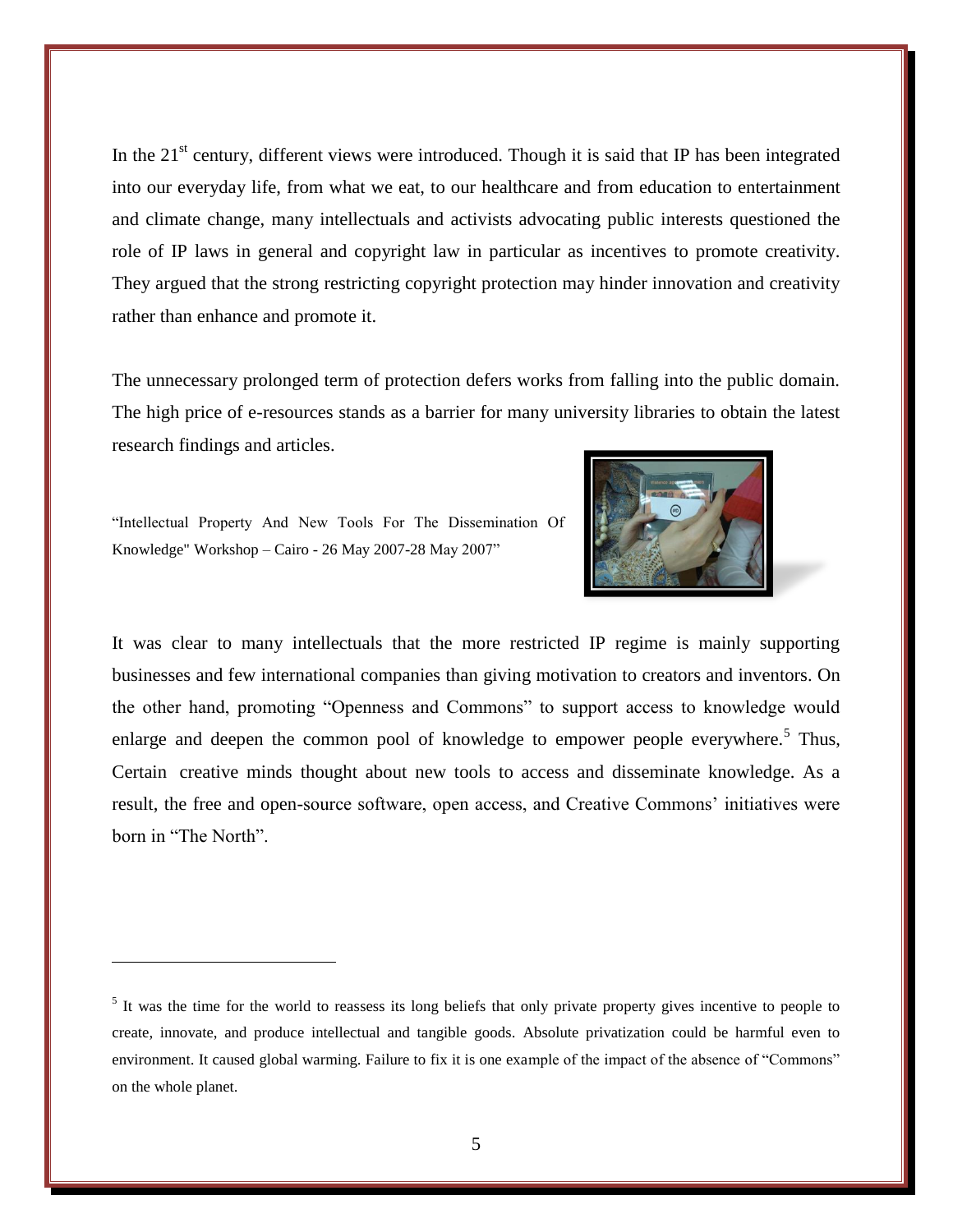However, the situation in the global south, with focus on the Arab countries, is different. The IP laws were not part of the national legislative system till late in the  $20<sup>th</sup>$  century.<sup>6</sup> Most of them were adopted during the colonial era or due to international obligations as the WTO or even stricter standards as a result of bilateral or multilateral trade agreements. Many legislators were not aware of the flexibilities available in the international treaties for developing countries. Even if they include these flexibilities in national legislations, there is little awareness about their existence, how they work, or how to apply them to their benefit.

The IP regulatory framework seems to be a complicated technical topic for many practitioners in the Arab world. Consequently, in most cases IP were introduced as a set of rules to protect the products of multinational corporations. It is promoted as a good incentive to encourage foreign direct investment (FDI). However, the public remains ignorant of IP impact on many essential aspects of our daily life, from food to health, and from education to entertainment. This made the public unaware of the existence of the IP problem as a barrier to access to knowledge. Therefore, there has been no need to think about adequate solutions as is the case with Northern countries.<sup>7</sup>

Thus when the BA A2K program introduced Creative Commons (CC)in the Arab world in conferences and workshops, the program team needed to start from the copyright history and its development from the  $18<sup>th</sup>$  century till the digital era in the  $21<sup>st</sup>$  century.

"Intellectual Property And New Tools For The Dissemination Of Knowledge" Workshop – Cairo - 26 May 2007-28 May 2007"



<sup>&</sup>lt;sup>6</sup> There were Ottoman copyright and trademark laws in Jordan, Palestine, , dated back to the 1880s, in Lebanon and Morocco, the French law was applied in for a while in the first half of the  $20<sup>th</sup>$  century, see Mohammed El Said ―*The Development of Intellectual Property Protection in the Arab World*‖, Edwin Mellen Press, New York, 2008.

<sup>&</sup>lt;sup>7</sup> Bearing also in mind the high rate of illiteracy and the lack of infrastructure to Access to Knowledge in the digital age.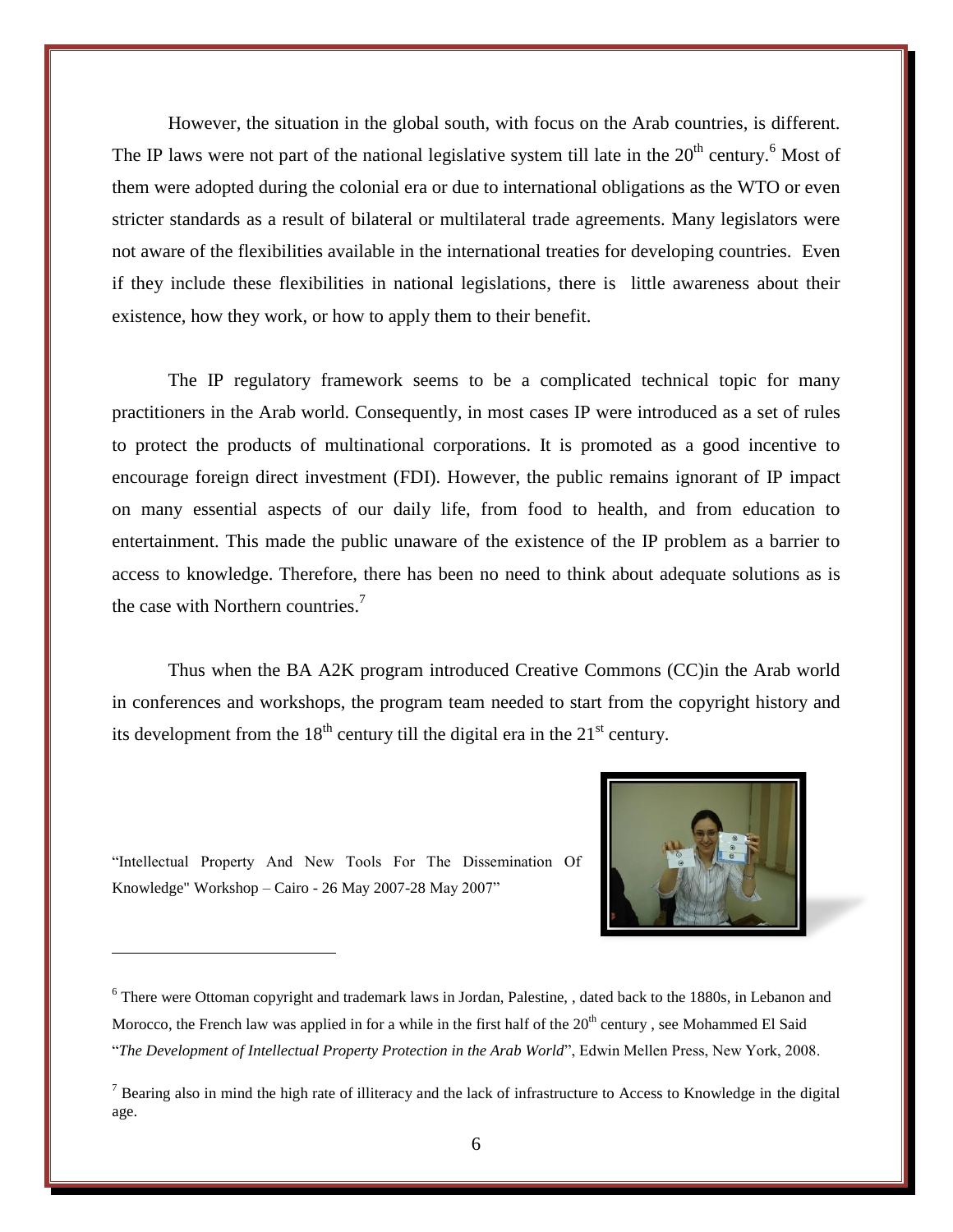#### **What is Creative Commons (CC)?**

CC licenses were pre-dated by the Open Publication License (OPL) and the GNU Free Documentation License (GFDL). The GFDL was intended mainly as a license for software documentation, but was also used by non-software projects such as Wikipedia.

CC was officially launched in 2001 with its headquartered in San Francisco. Professor Lawrence Lessig, the founder, started the organization as an additional method to attain the goals of his Supreme Court case, *Eldred v. Ashcroft*. The initial set of CC licenses was published on 16 December 2002.



CC website enables copyright holders to grant some of their rights to the public while retaining others through a variety of licensing and contract schemes including dedication to the public domain or open content licensing terms. The intention is to avoid the difficulties current copyright laws create for the sharing of information and knowledge.

CC provides several free licenses that copyright holders can use when releasing their works on the web<sup>8</sup>. The licenses also provide a "Founders' Copyright"<sup>9</sup> contract, intended to re-create the effects of the original U.S. Copyright created by the founders of the U.S. Constitution.

All these efforts, and more, are made to counter the effects of the dominant and increasingly restrictive permission culture (in which you need to ask for permission to access and use knowledge) pervading modern society. It is a culture pressed hard upon society by traditional content distributors in order to maintain and strengthen their monopolies on cultural products such as popular music and popular cinema.

<sup>&</sup>lt;sup>8</sup> <http://creativecommons.org/about/licenses/> (Last access 20 February 2010)

<sup>&</sup>lt;sup>9</sup> "The Framers of the U.S. Constitution understood that copyright was about balance — a trade-off between public and private gain, society-wide innovation and creative reward. In 1790, the U.S. first copyright law granted authors a monopoly right over their creations for 14 years, with the option of renewing that monopoly for another 14. We want to help restore that sense of balance — not through any change to the current laws — but by helping copyright holders who recognize a long copyright term's limited benefit to voluntarily release that right after a shorter period". For more info please check:<http://creativecommons.org/projects/founderscopyright/> (Last access 20 February 2010)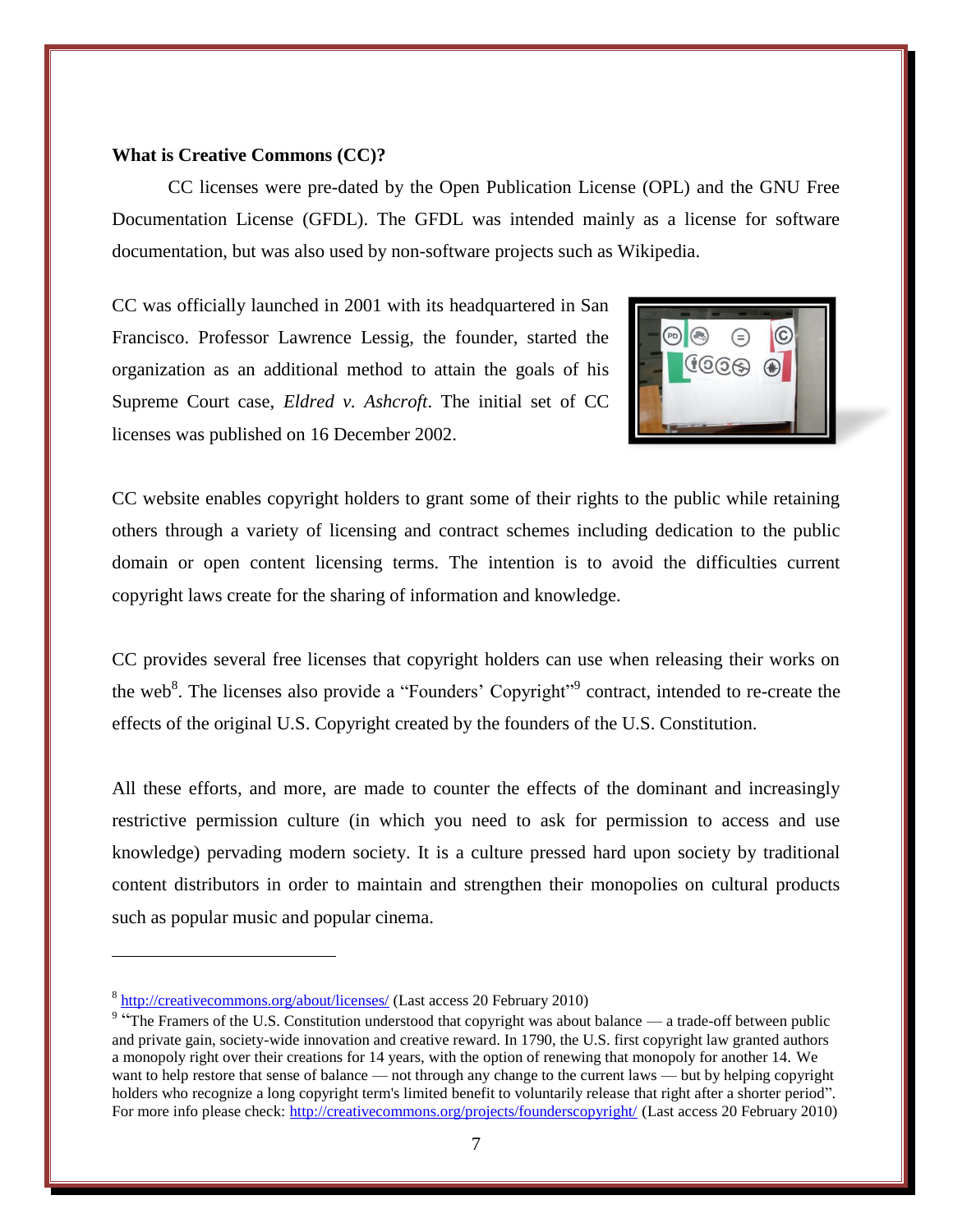The unported (non-localized) CC licenses were drafted based on international law and treaties, using terminology from Berne and other international conventions. To ensure maximum enforceability of the licenses as well as to promote a fuller understanding of their terms and conditions by licensors in different jurisdictions, CC established a porting process. The porting process allows legal experts to adapt the terms and conditions of the licenses to account for jurisdiction-specific copyright law. As of December 2009, representatives from 71 countries have joined this initiative, and licenses for 52 of those countries have already been completed. An estimated  $350$  million<sup>10</sup> creative works use "Creative Commons" licenses, and a growing number of them are in Arabic language.

#### **History of CC in the Arab countries**

CC in the Arab countries has been the initiative of two Jordanian lawyers Ziad Maraqa and Rami Olwan at Abou Ghazala Law Firm. They started working on the translation of the first Arabic CC License in 2004.

Meanwhile, Dr. Anas Tawileh, an enthusiastic IT expert from Syria was inspired by the philosophy and rationale behind CC. He set out to launch the first website devoted to the promotion of CC in the Arab world entitled "Arab Commons".<sup>11</sup> He managed to convince many authors to publish their work under CC licenses. As of December 2007, "Arab Commons" contained 11 full textbooks, 7 poetry books, 46 artworks, 1 magazine and 11 articles all in Arabic and all released under CC licenses.

The Bibliotheca Alexandrina (BA) inaugurated the discussion on CC and its importance to the Arab world in its landmark A2K meeting on 2006. Then CC was introduced to the Arab readers in a simple comprehensive article both in Arabic and English as a part of the BA A2K toolkit.<sup>12</sup>

 $10$  <http://wiki.creativecommons.org/Metrics> (Last access 20 February 2010)

<sup>&</sup>lt;sup>11</sup> [http://www.arabcommons.org](http://www.arabcommons.org/) (Last access 20 February 2010)

<sup>&</sup>lt;sup>12</sup> Available at<http://bibalex.org/a2k/References/references.aspx> (Last access 20 February 2010)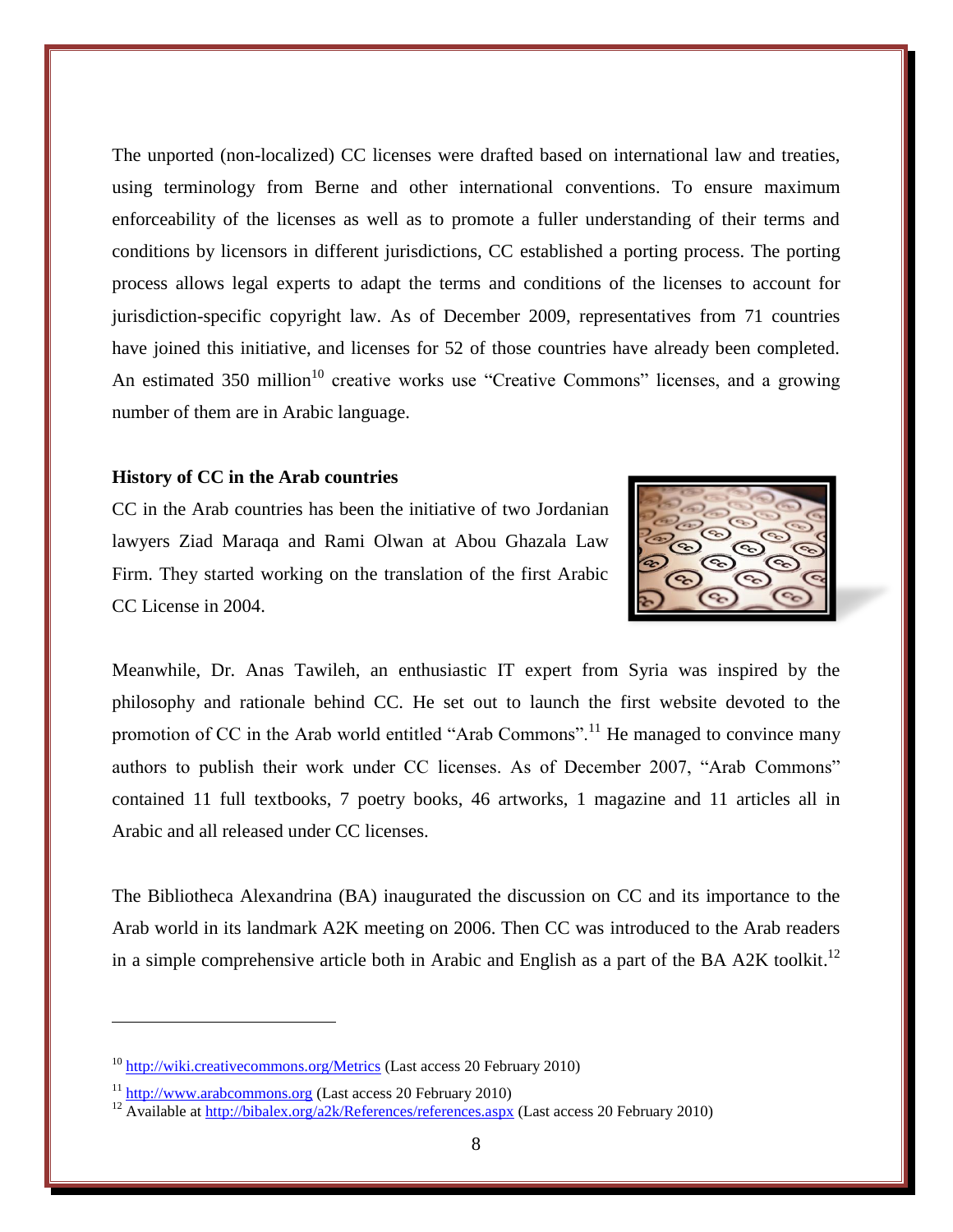CC was introduced by the BA A2K project as a legal instrument to facilitate knowledge access and dissemination.

To raise awareness of the new tools to access and disseminate knowledge, the BA A2K project has been organizing two annual workshops since 2007. The workshops, attended by judges, lawyers, researchers, librarians and others, covered topics such as IP and development, access to public health, licensing, open source issues, and free trade agreements in the region.

An introduction to CC licenses is always a part of one of the annual workshops. Training on how to use the licenses is also part of the program, in addition to discussions about the importance and the need of CC licenses in the Arab world. In January 2010, the BA A2K project was able to finish the first Arabic draft license for Egypt. It was uploaded online for public discussion<sup>13</sup>. Once the discussions are over and the draft is amended accordingly  $-$  if needed  $-$ the Egyptian licenses will be launched.

"Intellectual Property And New Tools For The Dissemination Of Knowledge" Workshop - Alexandria - 29 May 2007-31 May 2007"



It is worth noting that Al Jazeera network became one of the best known users of Creative Commons licenses.<sup>14</sup>

In 2009, Al Jazeera launched a CC Repository;<sup>15</sup> a section of their website dedicated to posting videos under CC Attribution license. These are exclusive videos of the 2009 war that took place between the Israelis and Palestinians. They serve as documentaries of the war atrocities especially against children. The footages can be used by anyone freely, as long as Al Jazeera is credited. And recently, Al Jazeera also launched Al Jazeera Blogs, <sup>16</sup> a website

<sup>16</sup> <http://creativecommons.org/weblog/entry/18599> (Last access 20 February 2010)



<sup>&</sup>lt;sup>13</sup> <http://creativecommons.org/international/eg/> (Last access 20 February 2010)

<sup>&</sup>lt;sup>14</sup> <http://creativecommons.org/about/who-uses-cc> (Last access 20 February 2010)

<sup>15</sup> [http://cc.aljazeera.net](http://cc.aljazeera.net/) (Last access 20 February 2010)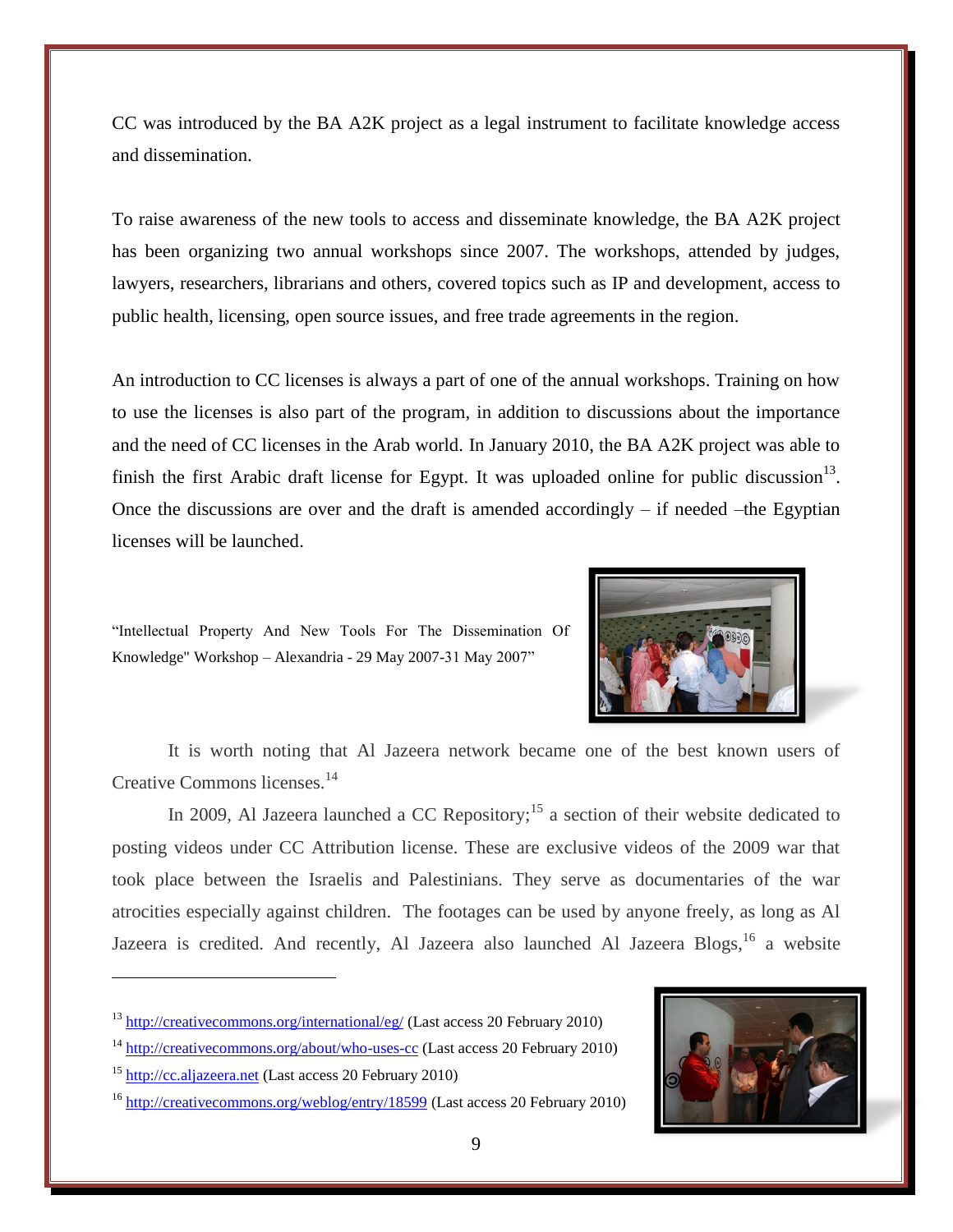presenting articles written by well-known journalists from Al Jazeera television network. They are all released under a CC BY-NC-ND license.

"Copyright Protection in the Digital Age - 29 Sep 2009-01 Oct 2009" **Conclusion**

Despite the fact that neither the IP regime nor CC was developed in the Arab countries, there is promising potential for the use of CC licenses for research, entertainment, music, and arts in this region. CC licensed works could be more appealing for the young Arab generation seeking legitimate access to the lavish banquet of the cyber world. Another area where CC licenses could be used is works produced by public money from public entities.

Public universities and research institutions should make their work available to the public and meanwhile retain some of their copyright. The attribution-non-commercial license will, thus, be their perfect choice.

It is time for the world to renounce its long beliefs that only private property can give incentive for people to create, innovate and produce intellectual and tangible goods. In the past few years, a tendency to study and promote the "commons" concepts was developed. No wonder that the Noble Laureate for Economics in 2009, Elinor Ostrom, was rewarded the prize "for her analysis of economic governance, especially the commons"<sup>17</sup>

It is only natural for Arabs to welcome CC initiative and licenses for its noble function and philosophy. It fulfills and complies with the time-honored values deeply rooted in the Arabs' collective consciousness.

The common pool of knowledge is what we need to empower people in the Arab region, the global south, and everywhere.

<sup>&</sup>lt;sup>17</sup> [http://nobelprize.org/nobel\\_prizes/economics/laureates/2009/index.html](http://nobelprize.org/nobel_prizes/economics/laureates/2009/index.html) (Last access 20 February 2010)